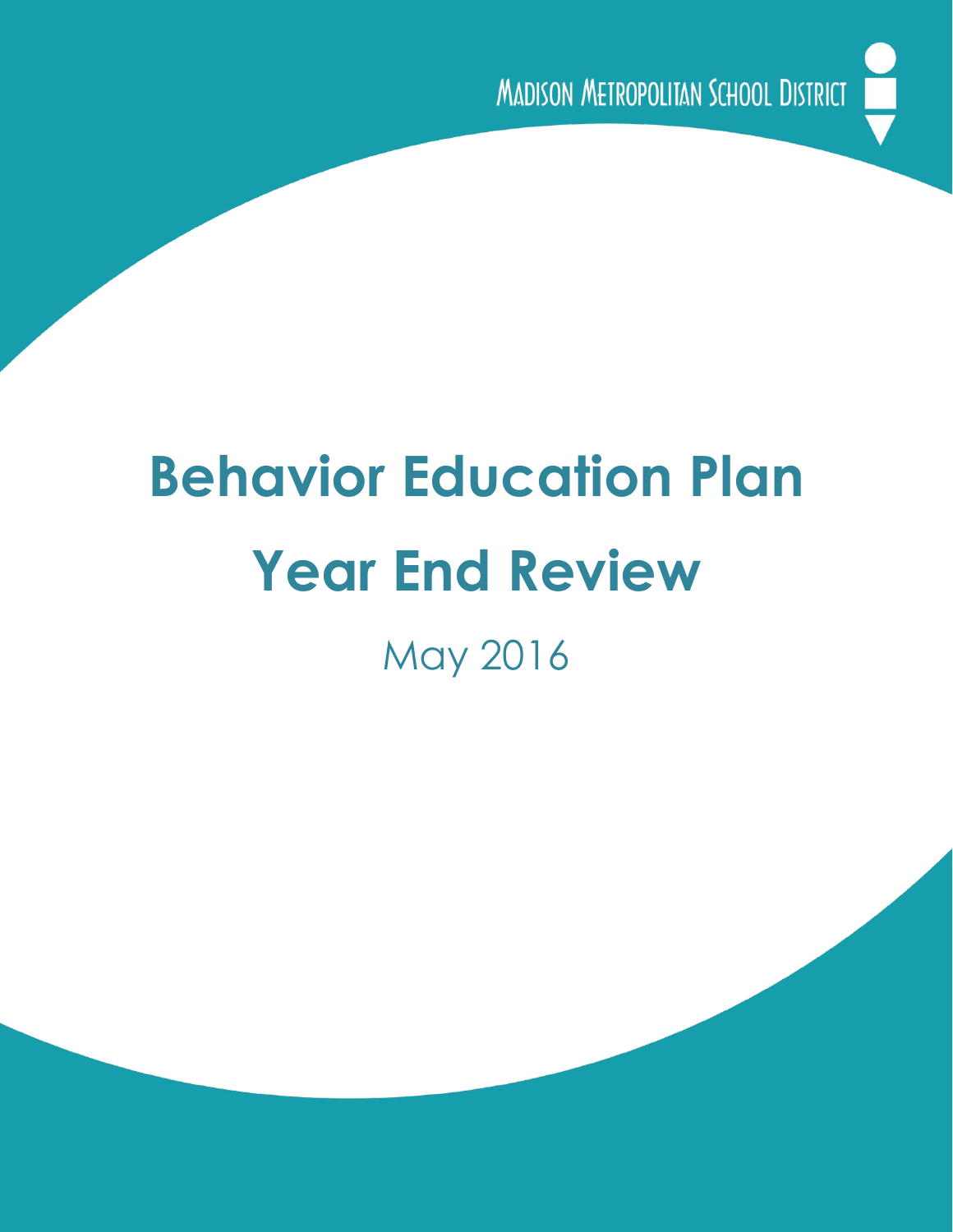# **Implementation Outcomes Status Update**

 corresponding status update: At the February 15, 2016 Board of Education meeting, Behavior Education outcomes and discrete action steps were shared as a part of the midyear review. Those outcomes and actions steps are listed below along with a

| <b>Implementation Area</b>                      | <b>Status</b>                                                                                                                                                                                                                                                                                                                                                                                                                                                                                                                                                                                                         |
|-------------------------------------------------|-----------------------------------------------------------------------------------------------------------------------------------------------------------------------------------------------------------------------------------------------------------------------------------------------------------------------------------------------------------------------------------------------------------------------------------------------------------------------------------------------------------------------------------------------------------------------------------------------------------------------|
| <b>Communication and Adherence</b><br>to Policy | On track<br>$\bullet$ Engaged in opportunities for stakeholders to provide<br>feedback on the Behavior Education Plan as we<br>prepared for policy revisions<br>● Revised the Behavior Education Plan based on<br>stakeholder feedback<br><b>Perioritized systems and structures necessary for the</b><br>Coordinator of Progressive Discipline to monitor fidelity<br>to policy while supporting schools through<br>job-embedded coaching<br>Collaborated with school teams through BEP<br>consultation sessions<br>Convened Guiding Coalition and developed a plan<br>for the group's purpose moving into 2016-2017 |

#### **Communication and Adherence to Policy Quarter 4 Priorities**

Finalize policy revision process and develop / implement communication plan

Revise Behavior Education Plan Toolkit and Oasys behavior interface to align with policy revision

|                                                       | On track                                                                                                                                                                                                                                                                                                                                                                                                                                                                                                                                                                                                                                                                                                                                                                                                                                     |
|-------------------------------------------------------|----------------------------------------------------------------------------------------------------------------------------------------------------------------------------------------------------------------------------------------------------------------------------------------------------------------------------------------------------------------------------------------------------------------------------------------------------------------------------------------------------------------------------------------------------------------------------------------------------------------------------------------------------------------------------------------------------------------------------------------------------------------------------------------------------------------------------------------------|
| Infrastructure to Support<br><b>Behavior Response</b> | • Formed partnership with <i>Umoja</i> and attended training<br>to inform in-school suspension programming and<br>procedures and restorative practices trainer of trainer<br>model<br>• Developed Data Dashboard report to support teams<br>in analyzing the impact of decision making on student<br>equity using call log, incident, and suspension data<br>● Met with Restorative Justice school teams (MMSD and<br>YWCA) to monitor progress toward school objectives<br>• Provided direct service to support the use of<br>restorative practices to reintegrate students following<br>significant behavioral incidents<br>Supported the development and implementation of<br>systems that incorporate mindfulness and restorative<br>practices into behavior response practices through<br>Innovation Grants at Memorial and La Follette |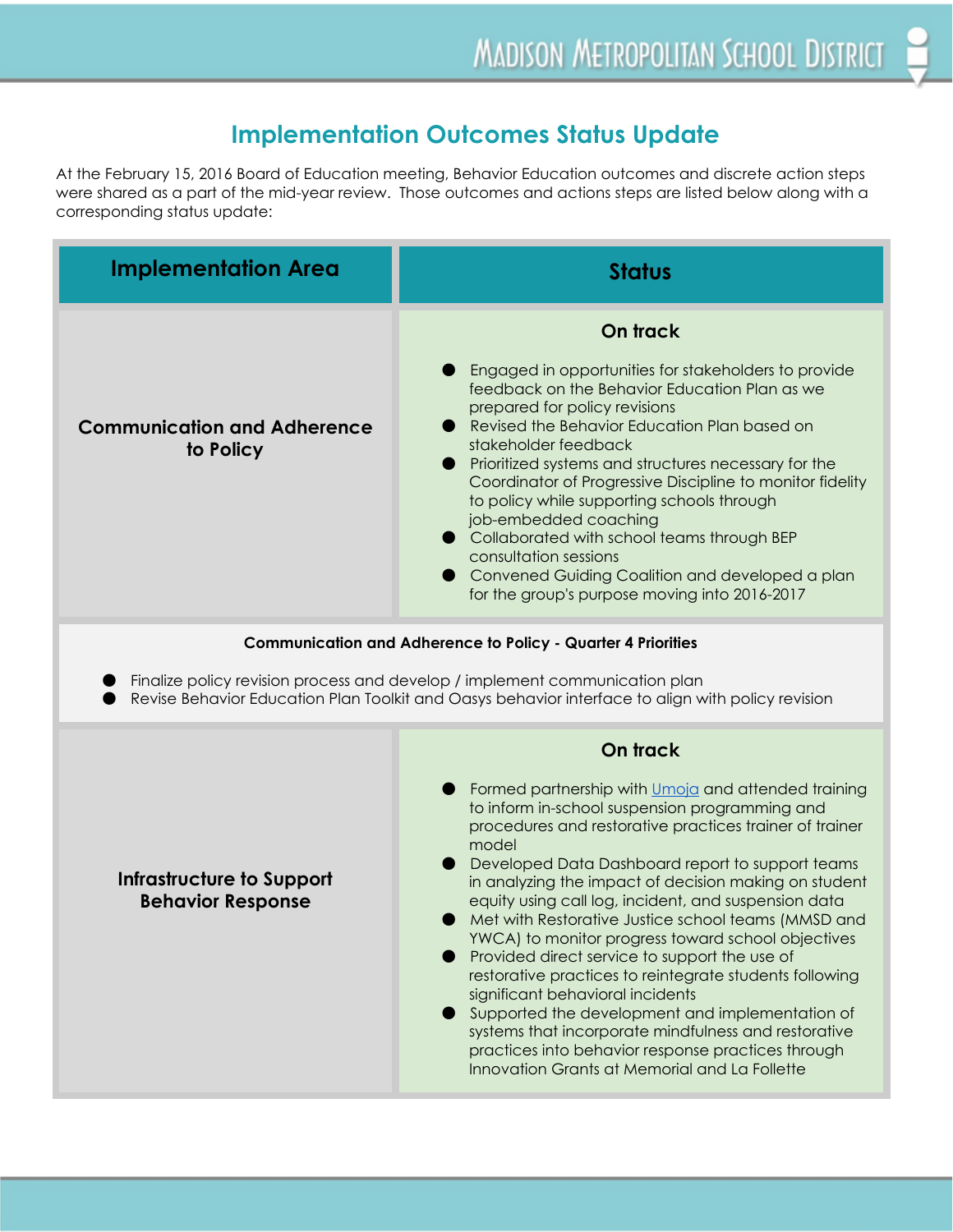### **Infrastructure to Support Behavior Response Quarter 4 Priorities**

- Analyze Behavior Education Plan survey data to target resources and support to behavior response systems
- Develop MOU with the YWCA and plan for next year's partnership
- Identify 2016-17 pilot schools for restorative in-school suspension programming and develop a plan for professional learning



#### **Infrastructure to Support Tiers 2 /3 - Quarter 4 Priorities**

- Finalize student services team guidance; deliver content in August
- Develop a collaborative student services / MTSS structure that prioritizes cohesive and coordinated supports from Central Office to schools in the implementation of team problem-solving structures
- Strategically reflect and adjust intensive support team procedures to most proactively support students with intensive needs
- Develop data management system for the Intensive Support Team, Building Bridges, and Behavioral Health in Schools
- Finalize partnership agreements with the Wisconsin Partnership Program, Horizon High School, and UW Psychiatry Department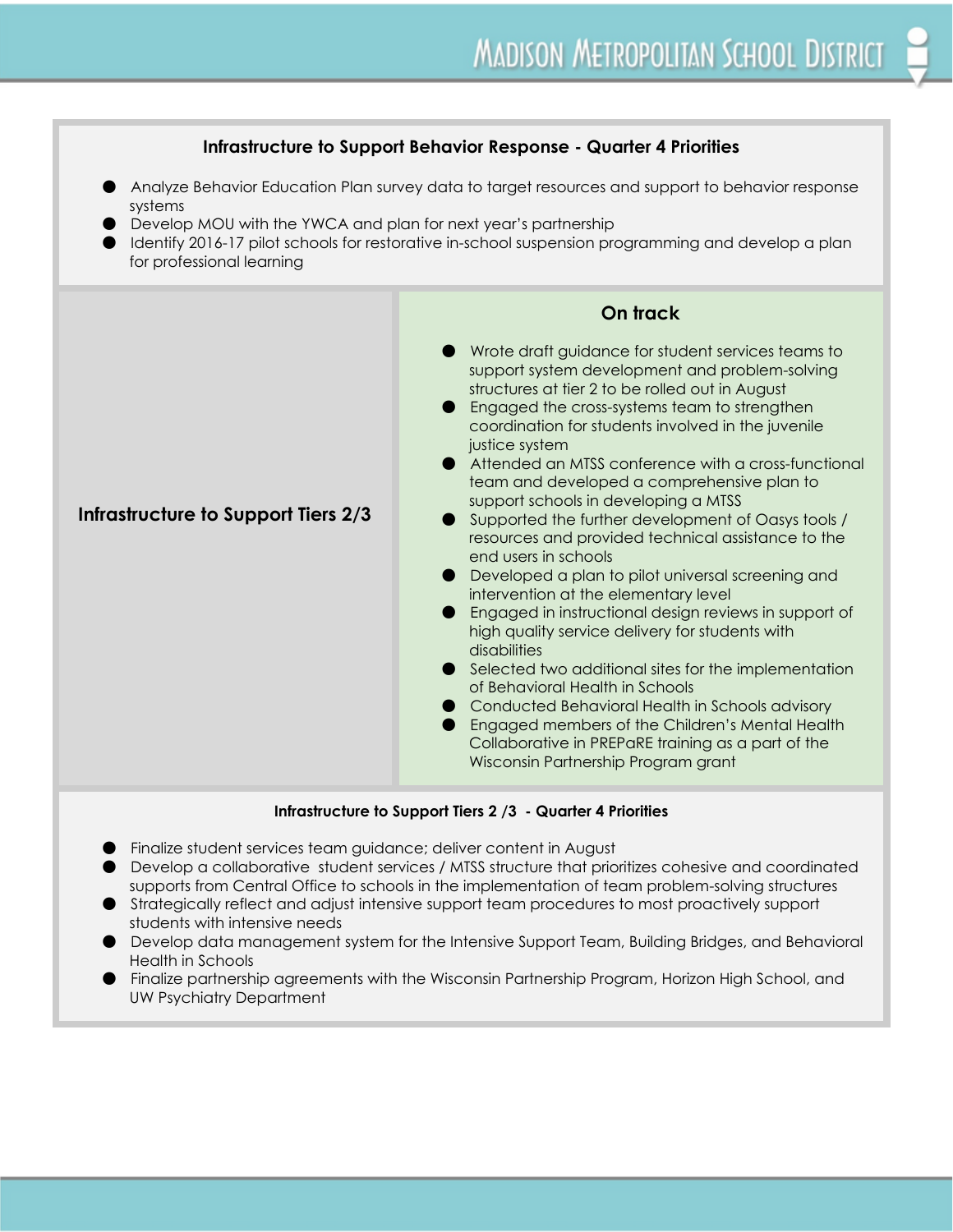| <b>Professional Development</b> | <b>Professional Development</b><br>On track                                                                                                                                                                                                                                                                                                                                                                                                                                                                                                                                                                                                                                                                 |
|---------------------------------|-------------------------------------------------------------------------------------------------------------------------------------------------------------------------------------------------------------------------------------------------------------------------------------------------------------------------------------------------------------------------------------------------------------------------------------------------------------------------------------------------------------------------------------------------------------------------------------------------------------------------------------------------------------------------------------------------------------|
|                                 |                                                                                                                                                                                                                                                                                                                                                                                                                                                                                                                                                                                                                                                                                                             |
|                                 | Vetted, finalized, and communicated Responsive<br>Classrooms / Developmental Designs saturation plan<br>for 2016-2017 through 2019-2020<br>Developed tools and resources necessary to support<br>the addition of social emotional learning standards on<br>the elementary report card<br>● Determined core practices for all student services<br>teams and began designing the professional learning<br>plan for 2016-2017<br>● Developed shared understanding of 2016-17<br>implementation expectations for the integration of<br>social emotional learning and academic career<br>planning in grades 7 - 10, compiled curriculum and<br>assessment tools, and developed plan for professional<br>learning |

#### **Professional Development Quarter 4 Priorities**

- Finalize 2016-17 learning strand professional development including intensive support for cohort of schools to implement whole-school restorative practices
- Deliver professional learning to middle and high school teams to support implementation of Academic Career Planning and Social Emotional Learning in grades 710
- Coordinate the delivery of Responsive Classroom and Developmental Designs professional learning
- Develop integrated professional development outcomes for middle school staff in collaboration with Curriculum and Instruction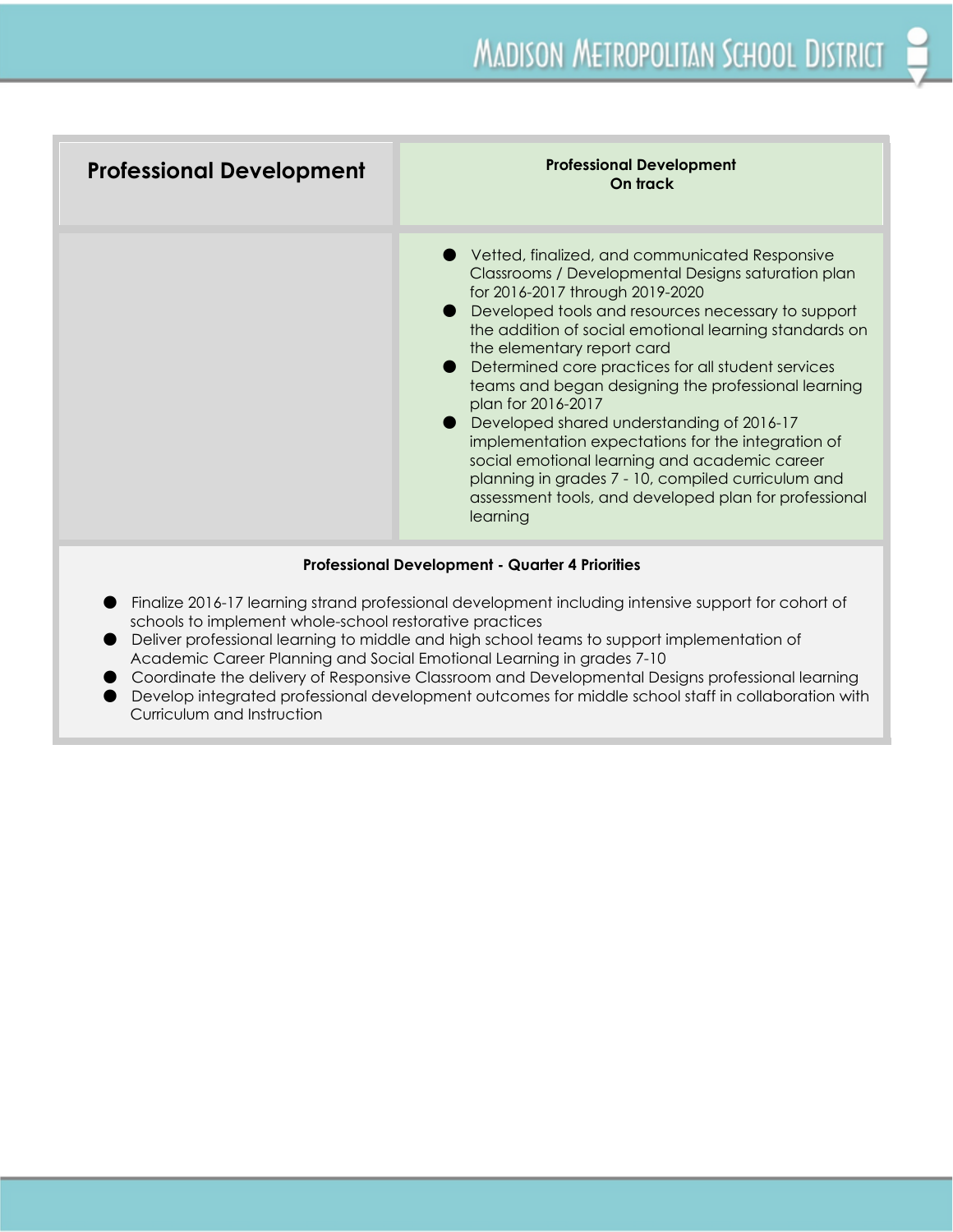# **Key Findings**

- Behavior events have increased this year, likely due to increased documentation; monthly trends consistent with past years
- Disproportionality, in behavior events, for African American students persists; decreases in risk ratios for African American students across schools very promising
- Use of out-of-school suspension has decreased as compared to the use of out-of-school suspension under the Code of Conduct in 2013-2014
- Disproportionality, in the use of out-of school-suspension, has improved for male students and students with disabilities; consistent for African American students compared to last year

# **Data Review**

compared to 2014-2015 (Behavior Education Plan - year 1) and 2013-2014 (Code of Conduct - final year). Data-based decision making continues to be essential in informing implementation of the Behavior Education Plan. Data is used to assess the functioning of systems and practices and to support school teams in identifying patterns of behavior that inform instruction and intervention. This report outlines quantitative suspension and behavior event data from 2015-2016 before spring break (Behavior Education Plan - year 2) school year, as

# **Total Behavior Events**



month-by-month behavior data follows a very similar pattern the past several years. When the Board of Education approved the Behavior Education Plan year two revisions in May 2015, changes were made to the documentation parameters (behavior is a level 1 if the teacher handles in class; level 2 if the teacher calls for support), which makes it difficult to make a direct year-to-year comparisons. In comparing behavior event data from last year to this, there is a substantial increase from 2014-2015 to 2015-2016, due to the increased understanding of policy, clearer documentation parameters, increased teacher confidence in the behavior response systems, and / or a more reliable documentation system leading to an increase in documented level 2 behaviors. The trend has persisted this school year, but when reviewing historical,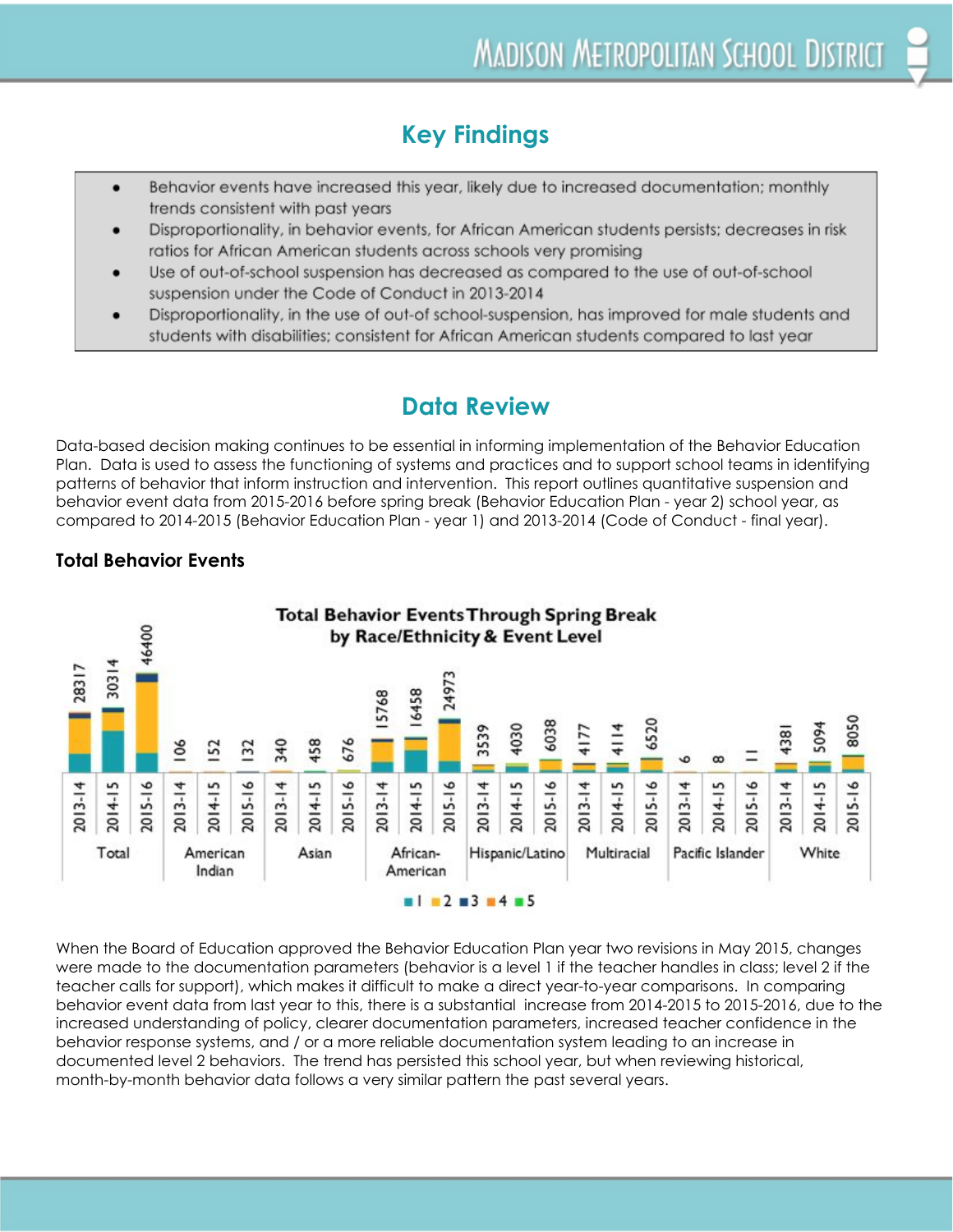

 overall, particularly at level 2. Congruent with the District as a whole, elementary, middle, and high have seen an increase in behavior events

# **Disproportionality in Behavior Events**

 disproportionality. The Behavior Education Plan was written with a goal of decreasing the use of exclusionary discipline under the former Code of Conduct in favor of an equitable, restorative discipline policy. Further, the Plan limits discretion in decision making, related to discipline, as a first step in beginning to impact disproportionality. While we have a policy poised to impact disproportionality, ongoing work is critical in shifting beliefs, values, practices, and policy implementation. Professional development, through the National Equity Project, as well as Behavior Education Plan principal professional development, and school-based consultation are key strategies for impacting

 remains relatively proportional. While we have made strides in decreasing the use of exclusionary practices for all kids, disproportionality, particularly for our African American students, students with disabilities, and male students persist. Similar to trends in 2013-2014 and 2014-2015, African American students are still disproportionately represented in behavior events. Making up 18% of our student population, African American students account for 54% of behavior events. Given that behavior events have increased over time, the increase in other demographic groups

# **Demographics of Behavior Events** vs. District Overall - Race/Ethnicity



As a District we have not yet impacted overall disproportionality for African

 ratios. American students receiving behavior events; however, there is evidence that the work in schools is impacting risk

As we seek to better understand the impact of policy and practice on equity, we use risk ratios to compare the probability of an African American student receiving a level 25 behavior incident, as compared to a white peer.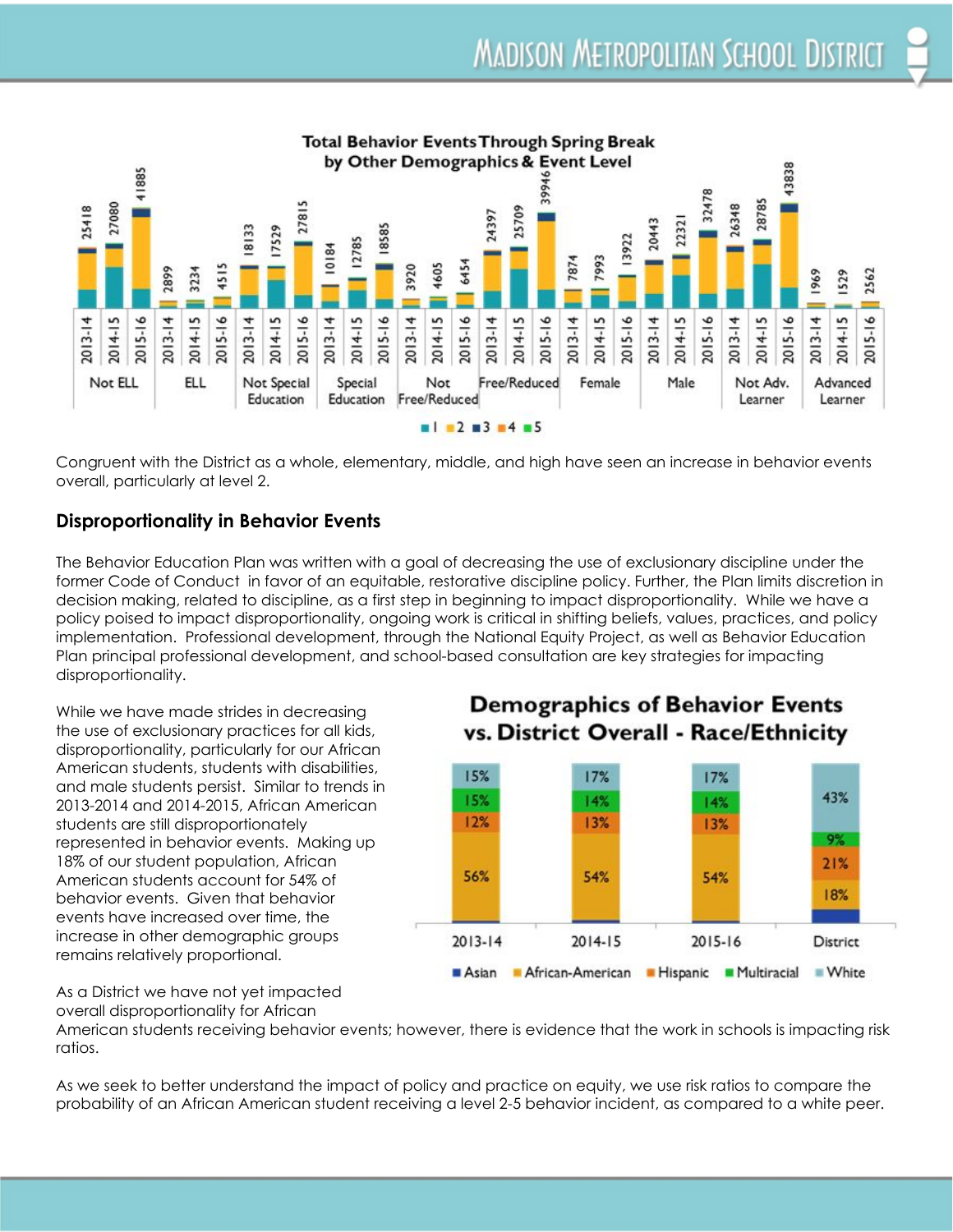American students receiving behavior incidents, across the District, in 2014-2015 compared to 2015-2016. When comparing spring 2015 to spring 2016, 31 schools of our schools decreased the probability of an African American student receiving a behavior event. Moreover, in the three months since our midyear update, 38 of our schools have further decreased their risk ratio. Most promising is the decrease of 1.11 in risk ratio for African

 and students with disabilities (2%). We have continued decreasing disproportionality from 2014-2015 to 20152016 for our male students (4%)

Ongoing discussions regarding racial equity and implicit bias are imperative in further impacting disproportionality. Work with the National Equity Project, in addition to the racial equity conversations embedded within Behavior Education Plan professional development and job-embedded coaching, are critical in ensuring an equitable approach to discipline.

# **Out-of-School Suspension Events**

 20152016 by 44%. Out-of-school suspension rates overall have decreased from 2013-2014 to

 ongoing safety concerns. Comparison data from 2014-2015 to 2015-2016 showed a slight increase in the use of out-of-school suspensions at elementary schools, given a provision that permits 4K-3 suspensions should a student present an imminent or

 middle school. At the middle and high school levels, there was a significant decrease in the use of out-of-school suspension from 2013-2014 to 2014-2015. Current 2015-2016 data represented a slight increase in the use of out-of-school suspension as compared to last year with the most marked difference in





 disparate impact of suspension on our middle school students.A deeper dive into middle school data has begun and action steps are being developed, especially given the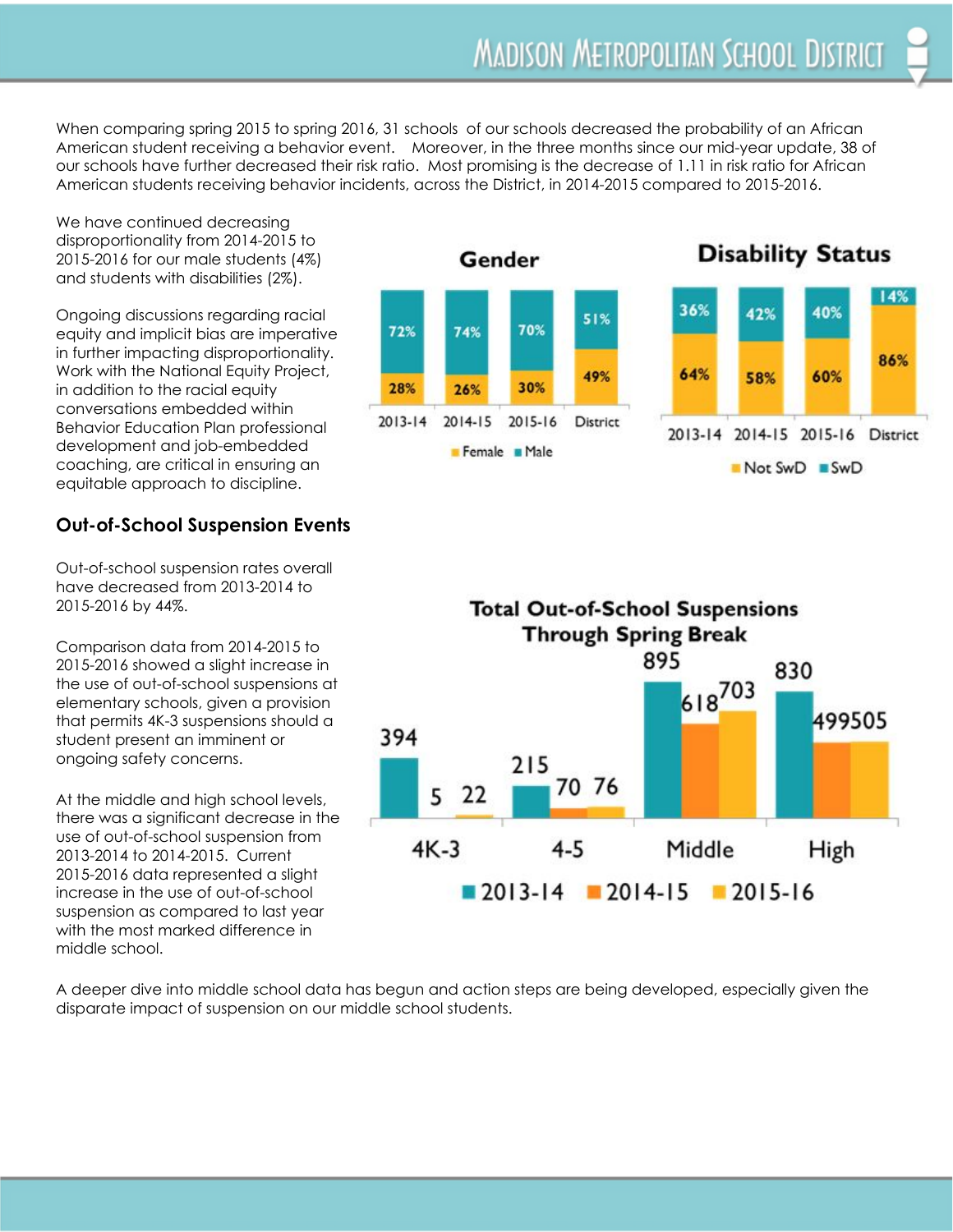# **Disproportionality in Out-of-School Suspension Events**

 20152016 among male students (3%), and students with disabilities (3%).Decreasing the overall use of exclusionary discipline is one goal of the Behavior Education Plan. The second is impacting disproportionality, particularly for African American students, male students, and students with disabilities. While progress toward reducing disproportionality in behavior incidents is not yet demonstrated, there has been a decrease in the disproportionate use of out of school suspensions when comparing 2014-2015 to



# **Demographics of Out-of-School Suspensions**





**Disability Status** 

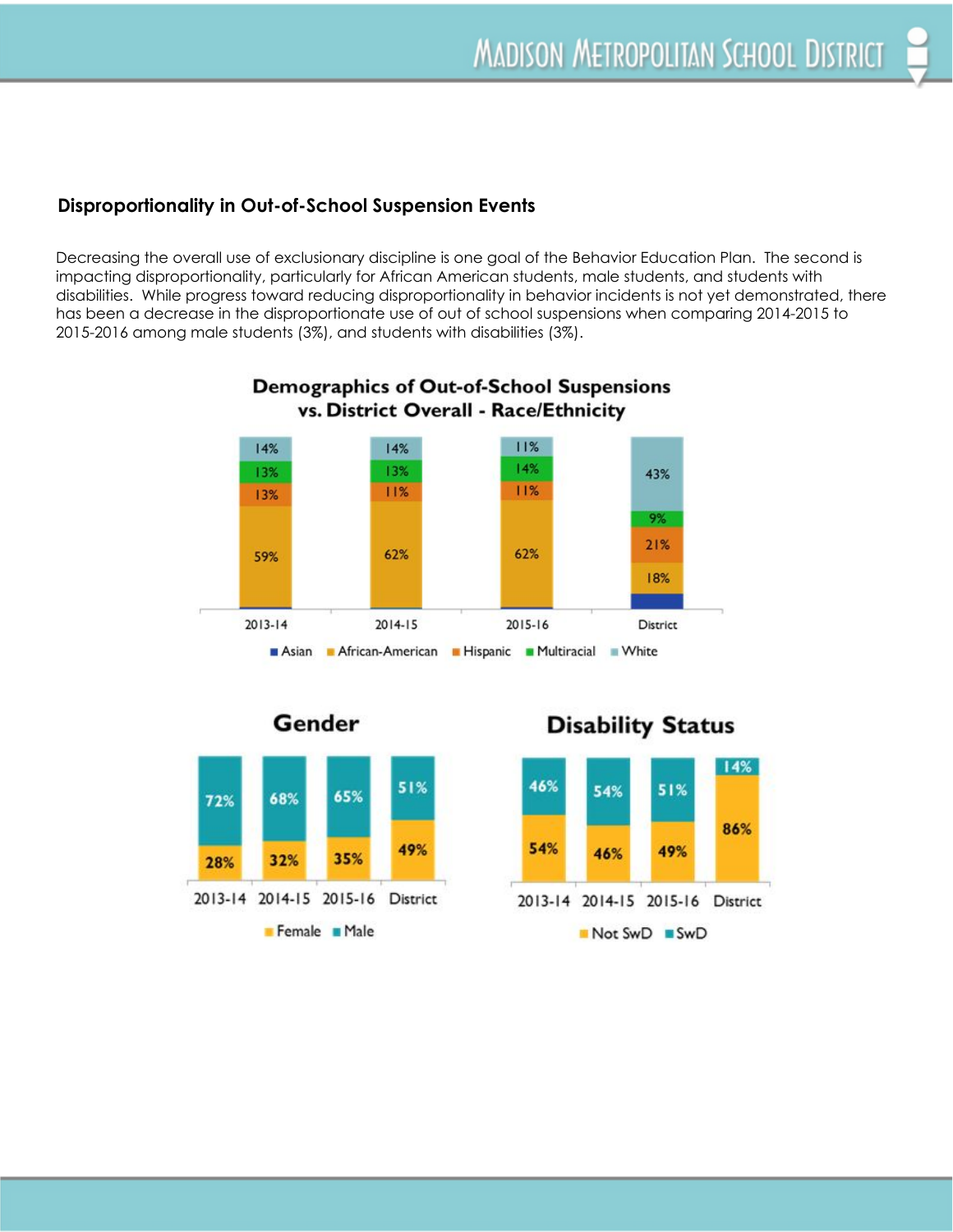# **Implementation Outcomes and Next Steps**

 leverage, action steps. The implementation of the Behavior Education Plan is ongoing as we work to ensure our schools are not only able to implement the policy but they are able to achieve the goals outlined in the plan. As such, the following are features of Behavior Education implementation for the 2017-2018 school year and the corresponding, high

# **Implementation Outcome #1, Communication and Adherence to Policy:**

Monitor and support policy adherence to implement a progressive and restorative approach to behavior.

- **Calibrate and monitor decision making related to progressing response levels and the use of in-school and** out-of-school suspension, including number of days of suspension
- Engage in ongoing and frequent progressive discipline fidelity checks
- Monitor fidelity of documentation of behavior incidents and calls for support within Oasys
- Develop procedures and programming for in-school suspension
- Develop restorative practices Trainer of Trainers model
- Provide intensive support for a cohort of schools to develop a whole-school restorative approach through professional learning and on-site coaching
- Develop student lessons on an as needed basis as determined by data
- Utilize district newsletters to highlight promising practices
- Collaborate with communications, and other relevant departments, to develop a mindset shift campaign engaging student and family voice

# **Implementation Outcome #2, Infrastructure to Support Tiers 2 / 3:**

Provide support and professional learning to Student Services Teams to 1) develop a school-level infrastructure to implement tier 2 and 3 interventions, and 2) access additional support for students with intensive behavioral and mental health needs.

- Employ a Central Office infrastructure necessary for schools to be better supported in developing tier 2 and 3 systems, delineating roles and responsibilities of Student Services personnel to effectively support universal practices, implement tiered interventions, and provide a continuum of services for students to ensure adequate implementation planning with support matched to need
- Integrate systems and supports from student services and MTSS
- Employ a district level, continuum of services, to support a school's professional growth in working with students with intensive needs
- Further recalibrate the role of students services to ensure they are, first and foremost, available to provide individual and group interventions
- Implement and monitor school-based mental health professional pilots
- Provide professional development and support the use of Oasys to document and monitor student interventions
- Develop a comprehensive data system to track mental and behavioral health data in compliance with HIPAA and FERPA
- Develop expectations for MTSS implementation; including expectations for documentation and progress monitoring

# **Implementation Outcome #3, Assessment and Intervention at Tiers 2 /3:**

Support schools in implementing appropriate assessment and intervention.

- Provide professional learning to ensure understanding among Student Services personnel regarding best practices for using social emotional brief assessments
- Provide professional learning and engage in on-site consultation in middle and high schools to ensure adherence to best practice procedures in response to student alcohol and other drug (AOD) use or suspicion of use